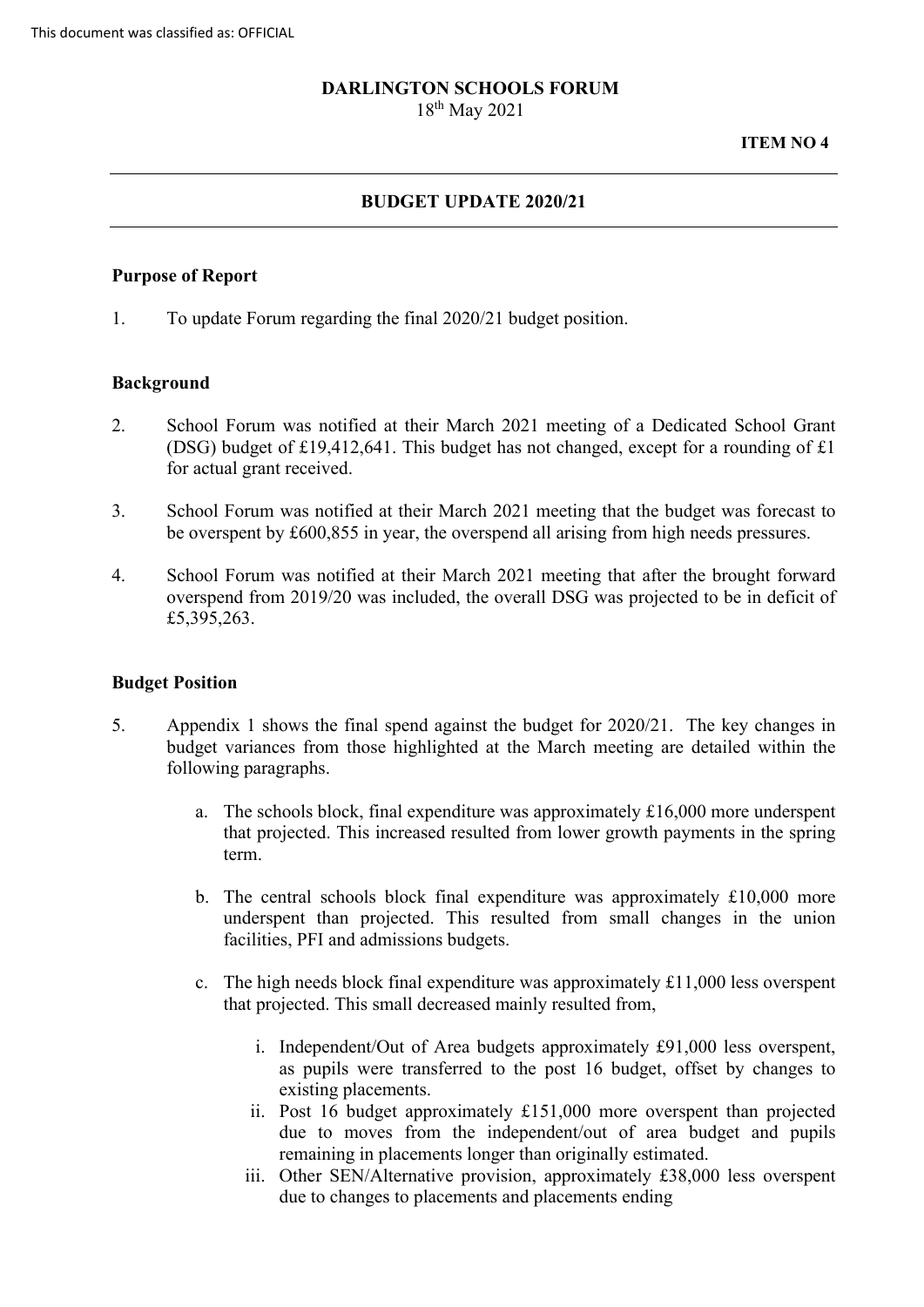- iv. PFI budget, approximately £41,000 more underspent due to savings within the PFI contract.
- d. The early years block approximately £124,000 more underspent due to less take up of places during the spring term.
- 6. Overall, the final in year overspend for the DSG budget in 2020/21 was £438,863 which when combined with the brought forward deficit produces an overall DSG deficit of £5,233,271.
- 7. As in previous years the balances on the DSG are proposed to be rolled forward in the individual DSG blocks as follows.

Early Years

- The overall early years budget position for 2020/21 was an underspend of £225,089. This 8. figure was made up from underspends across the various early years budgets. As in previous years this underspend is proposed to be rolled forward and added to the early years reserve for use in future years.
- clawback funding in 2021/22 for the 2020/21 financial year. Therefore, the final saving 9. As highlighted to Forum in previous meetings, the early years position is in comparison to the early years block that is notified for 2020/21 before the adjustment for the January census, as this adjustment is unknown until July 2021.Therefore the underspend to be carried forward is before adjustment for the final 2020/21 early years block. Due to lower numbers in placements (as seen in the expenditure) it is expected that the final early years allocation will be significantly lower than the budget notified and that the DfE will for 2020/21 will be much reduced once this clawback is taken into account. (see agenda item 3).
- 10. Due to timing of the final 2020/21 allocations now being delayed until November 2021, the final position will not be reported to Forum until January 2022. However, the final position will be known before budget setting for 2022/23 so this will be considered in setting the funding rates for 2022/23.
- It is proposed that the current underspend be rolled forward and ring fenced to early 11. years, with the balance used to offset any clawback in funding by the DfE in the first instance.

## Schools Block

- 12. The overall schools block position for 2020/21 was an underspend of £98,042. It is proposed that this funding be rolled forward and added to the schools block reserve for future years.
- assist in the transfer of funding to the high needs block for 2021/22, therefore the 13. As Forum will recall from their January meeting, £81,372 of the expected underspend from 2020/21 growth (along with previous years underspend) was agreed to be used to majority of the 2020/21 underspend is already committed. The balance on the schools block is therefore £16,670.